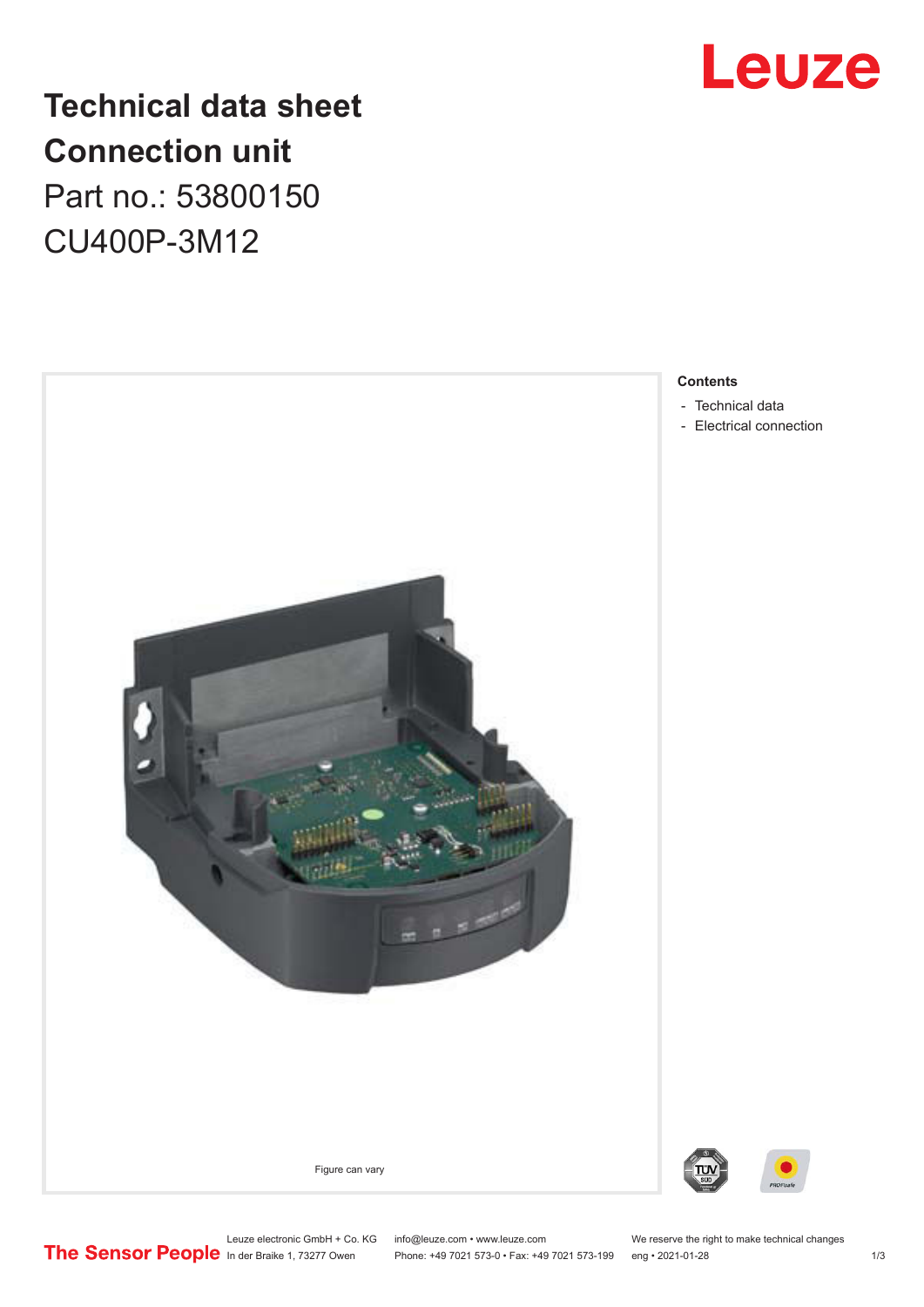### <span id="page-1-0"></span>**Technical data**

# Leuze

#### **Basic data**

| Suitable for                 | RSL 420P safety laser scanner               |
|------------------------------|---------------------------------------------|
|                              | RSL 450P safety laser scanner               |
|                              | RSL 455P safety laser scanner               |
| <b>Connection</b>            |                                             |
| <b>Number of connections</b> | 3 Piece(s)                                  |
| <b>Connection 1</b>          |                                             |
| <b>Function</b>              | Voltage supply                              |
| <b>Type of connection</b>    | Connector                                   |
| <b>Thread size</b>           | M <sub>12</sub>                             |
| <b>Type</b>                  | Male                                        |
| <b>Material</b>              | Metal                                       |
| No. of pins                  | 4-pin                                       |
| Encoding                     | A-coded                                     |
| <b>Connection 2</b>          |                                             |
| <b>Function</b>              | PROFINET/PROFIsafe communication,<br>input  |
| <b>Type of connection</b>    | Connector                                   |
| <b>Thread size</b>           | M12                                         |
| <b>Type</b>                  | Female                                      |
| <b>Material</b>              | Metal                                       |
| No. of pins                  | 4-pin                                       |
| Encoding                     | D-coded                                     |
|                              |                                             |
| <b>Connection 3</b>          |                                             |
| <b>Function</b>              | PROFINET/PROFIsafe communication,<br>output |
| Type of connection           | Connector                                   |
| <b>Thread size</b>           | M <sub>12</sub>                             |
| <b>Type</b>                  | Female                                      |
| <b>Material</b>              | Metal                                       |
| No. of pins                  | 4-pin                                       |
| <b>Encoding</b>              | D-coded                                     |
|                              |                                             |

#### **Mechanical data**

| Dimension (W x H x L)    | 140.2 mm x 93.8 mm x 142 mm |
|--------------------------|-----------------------------|
| <b>Housing material</b>  | Metal                       |
| <b>Metal housing</b>     | Diecast zinc                |
| <b>Housing color</b>     | <b>Black</b>                |
| <b>Type of fastening</b> | Bayonet system              |

#### **Classification**

| <b>Customs tariff number</b> | 85389099 |
|------------------------------|----------|
| eCl@ss 5.1.4                 | 27279290 |
| eC <sub>1</sub> @ss 8.0      | 27279290 |
| eCl@ss 9.0                   | 27279090 |
| eCl@ss 10.0                  | 27272791 |
| eCl@ss 11.0                  | 27272791 |
| <b>ETIM 5.0</b>              | EC002498 |
| <b>ETIM 6.0</b>              | EC003015 |
| <b>ETIM 7.0</b>              | EC003015 |

### **Electrical connection**

| <b>Function</b><br>Voltage supply<br><b>Type of connection</b><br>Connector<br><b>Thread size</b><br>M12<br>Male<br><b>Type</b><br><b>Material</b><br>Metal<br>No. of pins<br>4-pin<br>Encoding<br>A-coded<br><b>Connector housing</b><br><b>FE/SHIELD</b> | <b>Connection 1</b> | XD1 |
|------------------------------------------------------------------------------------------------------------------------------------------------------------------------------------------------------------------------------------------------------------|---------------------|-----|
|                                                                                                                                                                                                                                                            |                     |     |
|                                                                                                                                                                                                                                                            |                     |     |
|                                                                                                                                                                                                                                                            |                     |     |
|                                                                                                                                                                                                                                                            |                     |     |
|                                                                                                                                                                                                                                                            |                     |     |
|                                                                                                                                                                                                                                                            |                     |     |
|                                                                                                                                                                                                                                                            |                     |     |
|                                                                                                                                                                                                                                                            |                     |     |

### **Pin Pin assignment**

|               | $+24V$          |
|---------------|-----------------|
| $\mathcal{P}$ | EA1             |
| ີ             | 0 <sub>V</sub>  |
| 4             | EA <sub>2</sub> |